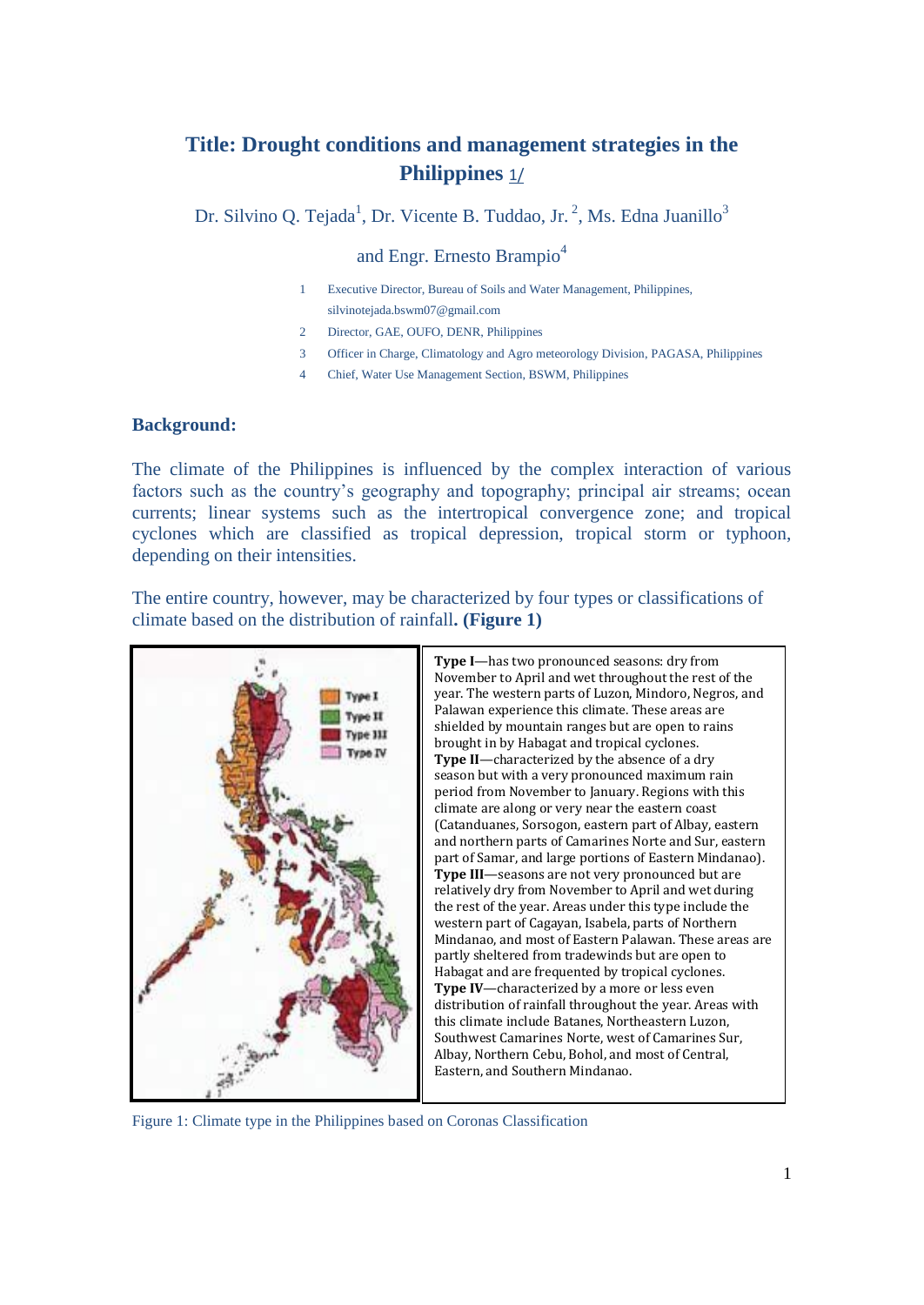Seasonal and inter annual extrewme climate variability in the Philippines, as in many parts of the world, are significantly influenced by the El Niño Southern Oscillation Phenomenon (ENSO). Historical records from the **Philippine Atmospheric, Geophysical and Astronomical Services Administration (PAGASA),** showed that major drought events in the Philippines are associated with the occurrences of El Niño events, which refer to the warm phase of the ENSO Phenomenon in the Eastern and Central Pacific Ocean (CEEP). During the last half century (1960-2010), there have been 15 weak to strong El Niño episodes which caused adverse socio-economic impacts in the country. The most recent El Niño episode was in 2010.

Seasonal aridity in the Philippines is exacerbated by the increasing incidence of El Niño events, which is now occurring at a two- to three-year cycle from previous fiveyear interval**.**

Looking on the future scenario, the climate projections done by the PAGASA (i.e., under the mid-range emission scenario) for 2020 and 2050 indicate that all areas of the Philippines will get warmer, with largest increase in temperatures in the summer months of March, April and May (MAM). Mean temperatures in all areas in the Philippines are expected to rise by 0.9 °C to 1.1 °C in 2020 and by 1.8 °C to 2.2 °C in 2050. Generally, there is reduction in rainfall in most parts of the country during the summer (MAM) season. However, there is likely increase in rainfall during the southwest monsoon season in June, July and August (JJA) until the transition months of September, October and November (SON) in most areas of Luzon and Visayas. Increase in rainfall is also likely during the northeast monsoon months of December, January and February (DJF), particularly in provinces/areas characterized as Type II climate. There is, however, a generally decreasing trend in rainfall in Mindanao, especially by 2050 (PAGASA 2011).

### **Drought monitoring and early warning systems**:

Drought is a deficiency in precipitation that leads to deficits in water supply relative to human and environmental needs. It has physical components (i.e. deficiency in precipitation) and environmental, social, or economic components (i.e. need or demand) (Adler\_\_\_). The government has put in place monitoring and early warning systems since the early 1980s, organized task forces, and implemented relevant programs and projects. These include

 The **Drought Early Warning and Monitoring System (DEWMS)** was developed in 1986-1987 El Niño. The main objective is to provide timely weather condition assessments and other information needed by various endusers particularly policy-decision makers, economic planners and other concerns on crisis management regarding food security, water and energy resources, among others, for purposes of mitigating potential adverse impact of drought.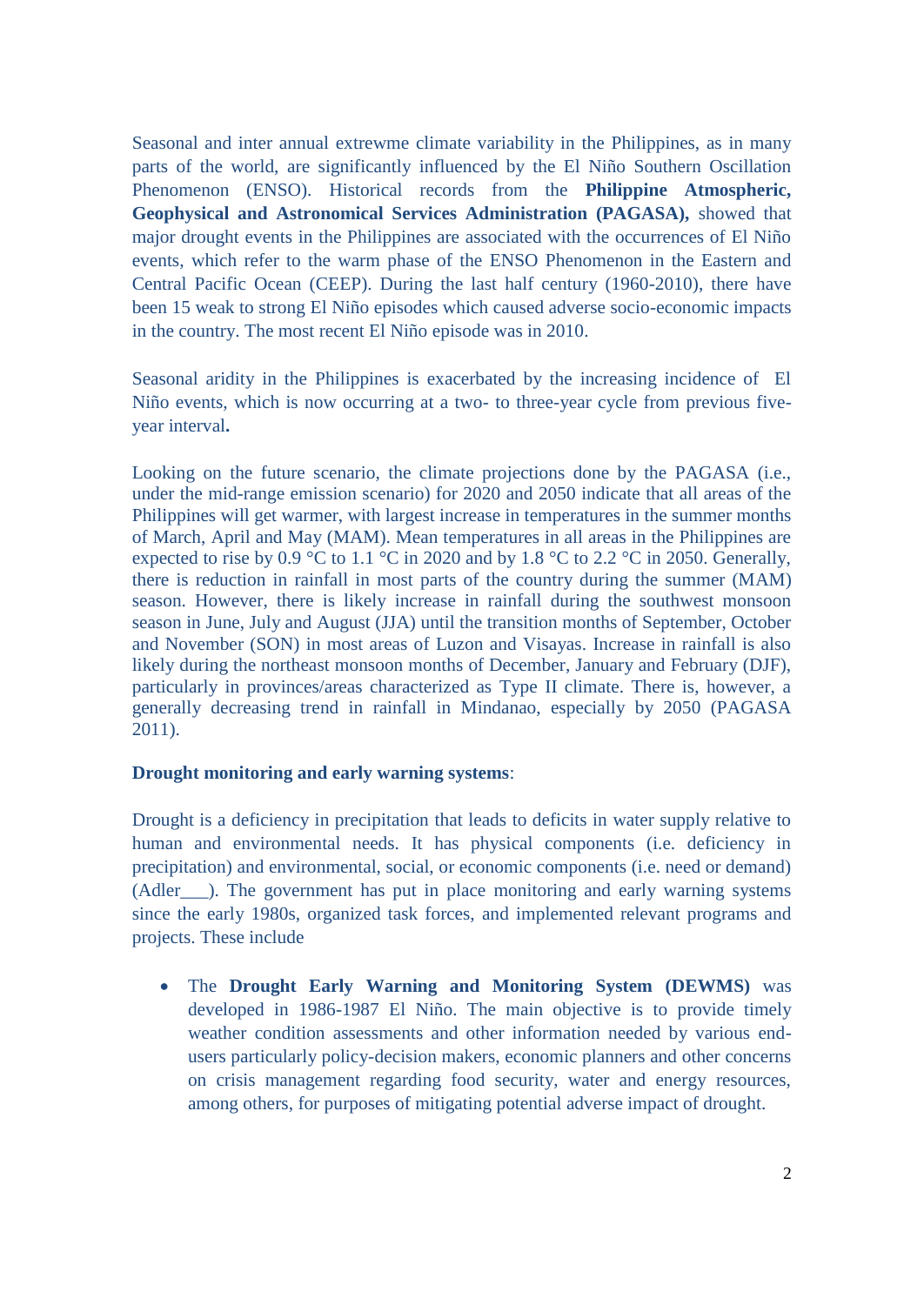- An **Inter-agency Task Force on El Niño** was created in September 1997 to formulate action plan and develop strategic programs to help affected population cope with the phenomenon and to minimize its adverse effects.
- Recently, there are two methods of monitoring drought in the Philippines: **network of meteorological stations established nationwide**; and **information that may be generated from other sources such as local information, drought indices and hazard map and use of empirical and statistical computer-generated prediction models**. However, considering its high reliability, faster and larger range of visually monitoring drought incidence, the use of remote sensing is becoming a vital tool in estimating and forecasting spatial extent, intensity and duration of drought in a given area.

Meteorological Observation Networks such as Agro-meteorological stations, meteorological and synoptic stations established in strategic sites in the country gather near-real time meteorological parameters such as ambient air temperature, relative humidity, solar incidence, evapotranspiration, wind speed and direction, and other parameters. These data are compiled in databases and analyzed for historical trend and in development of forecasting or prediction computer models for spatial and temporal probability models of drought occurrence. From these information, drought forecasts, climate updates, drought advisories, water supply condition and potential impact assessment reports are generated and transmitted to the end-users through modern communication technology.

# **Vulnerability assessment**:

Based on previous drought events brought by El Niño the most vulnerable sectors of the economy are:

# **1. Agriculture and Fisheries**

According to Benson (2009), the toll of disasters is already high in the Philippines which significantly affect agriculture. Between 1990 and 2006, agricultural damage alone stood at PhP12.431bn per year (63% of the total damage) of which about PhP2.23bn per year or 17.9% are due to drought. The most affected crops are rice, corn, vegetables and fisheries usually being raised by small-holder farmers and fisher folks due to crop failures and reduced irrigated areas. For instance, during the 1997- 1998 El Niño, the growth of agriculture suffered a contraction or a negative growth of 6.6%. Swine and poultry incurred huge losses during the period with 79% and 67% change in population while the fishery sector incurred losses amounting to about PhP 7.2 Bn. There was always a slump in rice production every El Niño event (i.e. 1982, 1987, 1992, 1998)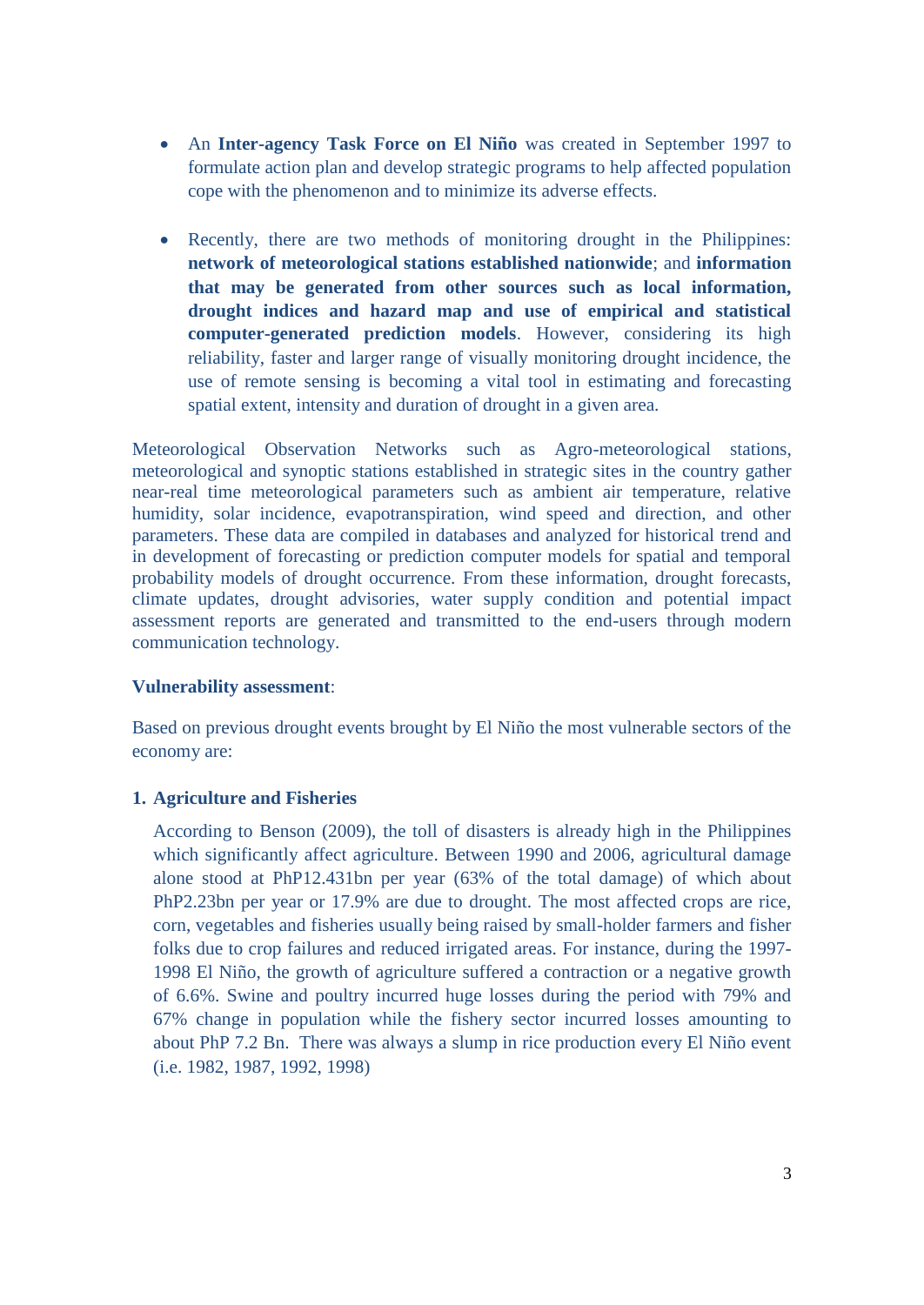### 2. **Domestic water supply and power sector**

El Niño induces drought and delays the onset of monsoons**.** It may result to scarcity in drinking water in urban areas and shortfalls in hydro-electricity generation because of reduced water levels in major dams. During the period 1989-1990, due to drought events, the country incurred a hydropower generation loss of PhP 348M while the water production in Metro Manila was cutback. During a severe drought during the period 1991-1992, a 20% shortfall in Metro Manila's water supply.

In 1997-1998, about 70% of the country experienced a severe drought due to El Niño. Major dams' water level went down to critical level. In Angat Dam, the major source of water supply for Metro Manila, monthly inflows were just 31.6% of normal. Reduction in power generation from 26.4% to 58.9% was experienced during the same period

#### 3. **Environment and Natural Resources**

Drought also had tremendous impact on the environment and natural resources. Marine resources were affected. Mass coral bleaching was observed during the 1997- 98 ENSO. The decrease in coral cover ranged from 46% to as high as 80% in Bolinao, Pangasinan (Guiang, 2004). The same ENSO caused extensive destruction of watershed areas through forest fire. (Jegillos et, al.). Decrease in stream flow was observed during the 1997-98 ENSO events in Pantabangan-Carranglan watershed, that serves a total area of about 103,000 hectares across 24 municipalities in Nueva Ecija, Bulacan and Pampanga provinces (Lasco et, al., 2006). The environmental impacts also include degradation of soil especially in areas where there had been prolonged drought conditions, high forest fire risk coupled with degradation in forest growth, and others.

Most affected by drought are the poor due its social and economic impacts. During drought events, there is the disruption of normal human activities, migration to urban communities, human and health problems brought about by scarcity of water. Unemployment due to significant reduction in production, revenue losses of a number of industries affects society but hurt most the resource-poor communities.

# **Emergency relief and drought response**:

An institutional structure was developed in 1987-1988 under the lead of the National Disaster Risk Reduction and Management Council (NDRRMC), upon whom the recommendation of its Council Chairman, will be sent to the Philippine President, who is then responsible to declare that the areas within the country affected by the hazard is declared under the State of Calamity (Lalap, 1991). This proclamation enables the government to immediately provide assistance by: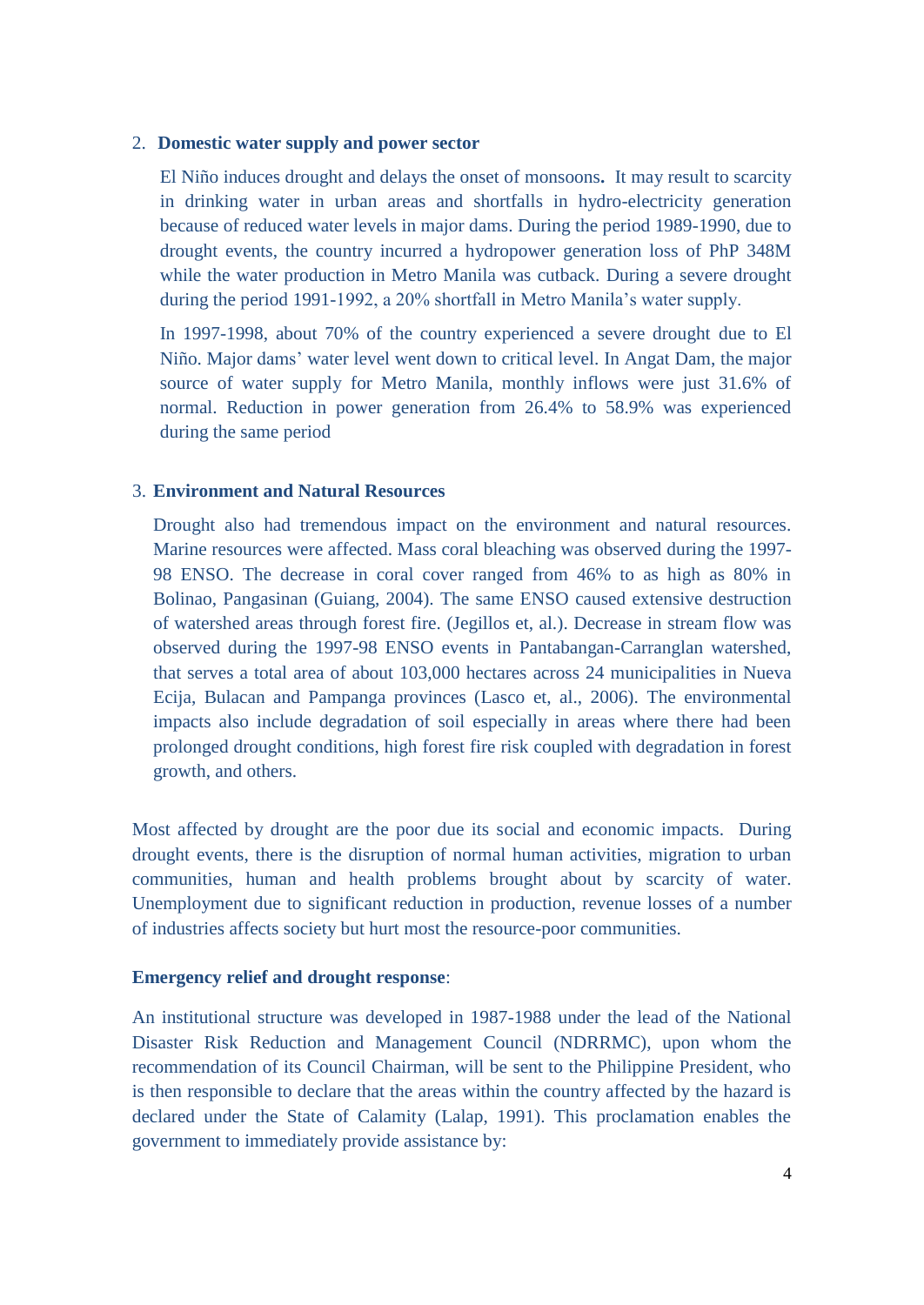- controlling overpricing and hoarding of prime commodities;
- delaying payment of taxes and amortizations owed to the government; and
- the release of budget for the calamity fund.

The Inter-agency Committee on Water Crisis Management is responsible for water management during drought situation including setting up of priorities on water use. This committee was created in 1987 and meets regularly during period of water crisis to monitor water supply and identify priorities. Reports issued routinely on water supply or forecast by existing government agencies such as the Weather Bureau or PAGASA are forwarded to this Committee for review and consideration. Recommendations are transmitted to NDRRMC for future action. The media is a major partner of the government in the information and awareness campaign (Lalap, 1991).

The drought response plans are generally connected to food security programs considering that agriculture is most vulnerable to climate change variability. Some of the drought response plans prepared by different concern agencies are the following;

The Action Measures for Vulnerable Areas of the Department of Agriculture, El Nino Briefing Materials, Malacanang, Manila, 28 May 2002

- Ensuring water availability in production areas through irrigation (shallow tube wells) and cloud seeding
- Shifting of planting calendars or early planting
- Planting early maturing crops requiring less water and more tolerant to drought
- Livelihood assistance to compensate for farm/fishery income loss;
- Emergency food assistance
- Provide insurance coverage to affected areas
- Water rationing
- Promotion of alternative crops as replacement for major staples

On the other hand, action measures for Less Vulnerable Areas (DA, El Nino Briefing Materials, Manila 28 May 2002) are:

- Providing seeds, planting materials and fingerlings;
- Fertilizer support (organic/inorganic)
- Further irrigation development

# **Practices to alleviate drought impacts:**

The following measures and practices applied by government and other supporting institution including NGO prior to or during drought in view of reducing drought impacts. This includes: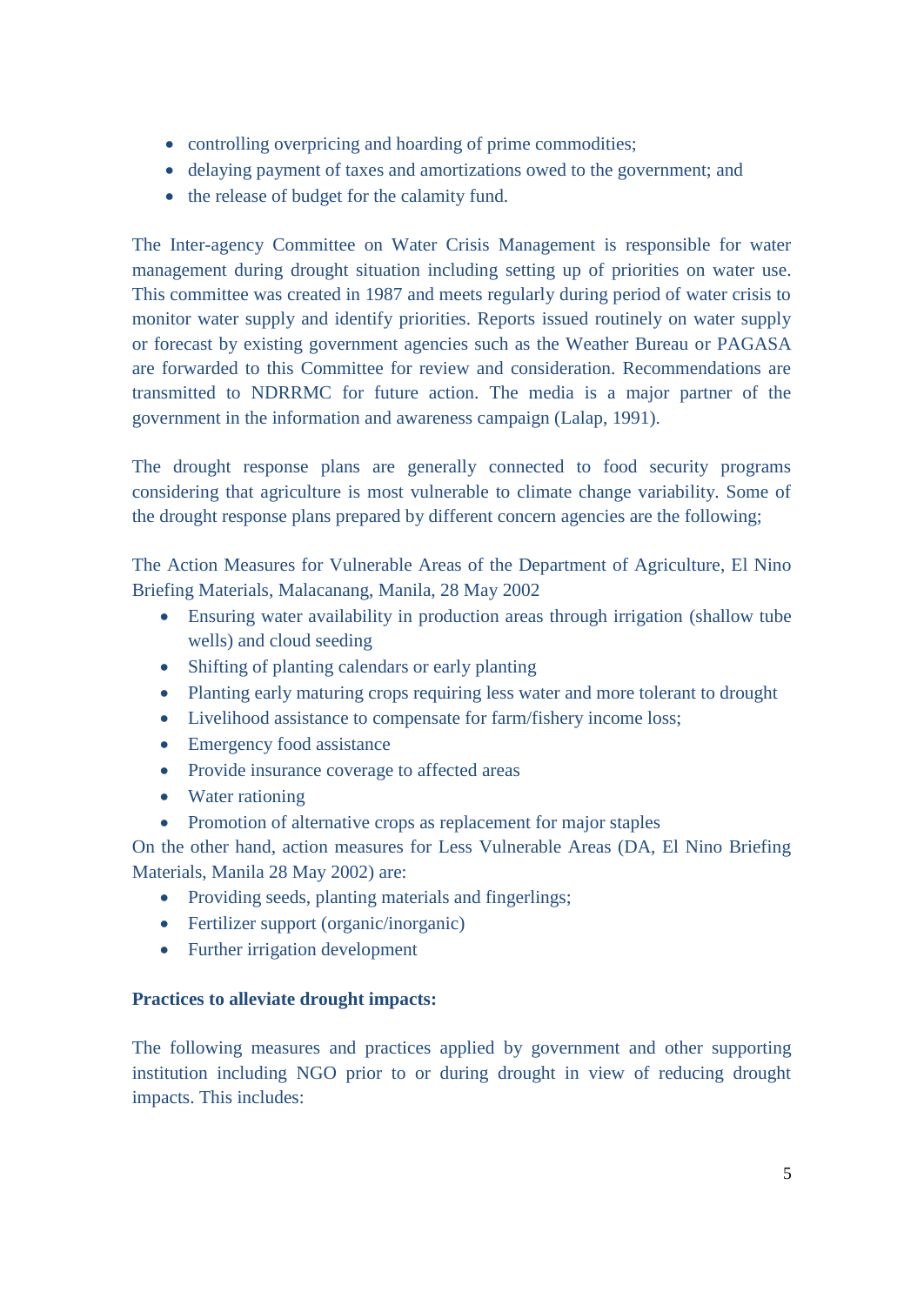- Establishment of Small Rainwater Harvesting Structures like Small Water Impounding Projects and Small Farm Reservoirs.
- Rehabilitation of Upland Small Scale Irrigation Systems for Upland Productivity and Natural Resources Sustainability.
- Distribution of pump and engine sets to lowland areas with shallow ground water and surface water.
- Community-based watershed management for Sustainable Water Resources and Livelihood Development in Critical Watershed of selected Irrigation Systems.
- Establishment of Agro- meteorological Stations in Highly Vulnerable Agricultural Areas; A tool for Climate Change Adaptation and Development of Local Early Warning Systems
- Promotion of Farm Wastes Recycling and Re-use for Organic-based Agriculture Development in Vulnerable Upland and Lowland areas.
- Promotion of water–saving technologies (WST) in Irrigated Rice Production System.
- Conduct of cloud seeding operation specially when there is threat of dry spell or drought that may affect standing crops and critical reservoir level.
- Recommend the planting of early maturing varieties and other alternative crops that consumes less water.
- Crop insurance system
- Information campaigns by tri-media

# **The need for knowledge and skills on drought management**:

Proper drought management can be realized through knowledge and skills development focused on the following:

- Knowledge and skill development to better understand the influences of climate variability/extremes particularly drought in agricultural production, watershed management and biodiversity conservation;
- Analytical tools to describe the weather extremes and climate variability such as skill to develop drought forecasting mathematical or statistical stochastic models with high level of adequacy and reliability; decision support system;
- Development of more appropriate monitoring and early warning systems for drought especially the use and application of remote sensing;
- Development of the improvement of the access capacity of the end users to early warning and advisories, to give enough lead time on possible occurrence of extreme events and seasonal anomalies;
- Application of early warnings systems and forecasting in decision making;
- Awareness on weather and climate extremes, variability and change as it impact on agricultural productions, watershed management and biodiversity management;
- Development of policy measures or enabling environment in terms of access to new innovation and technologies to adapt to climate variability and extremes;
- Capacity building (human resource & infrastructure)